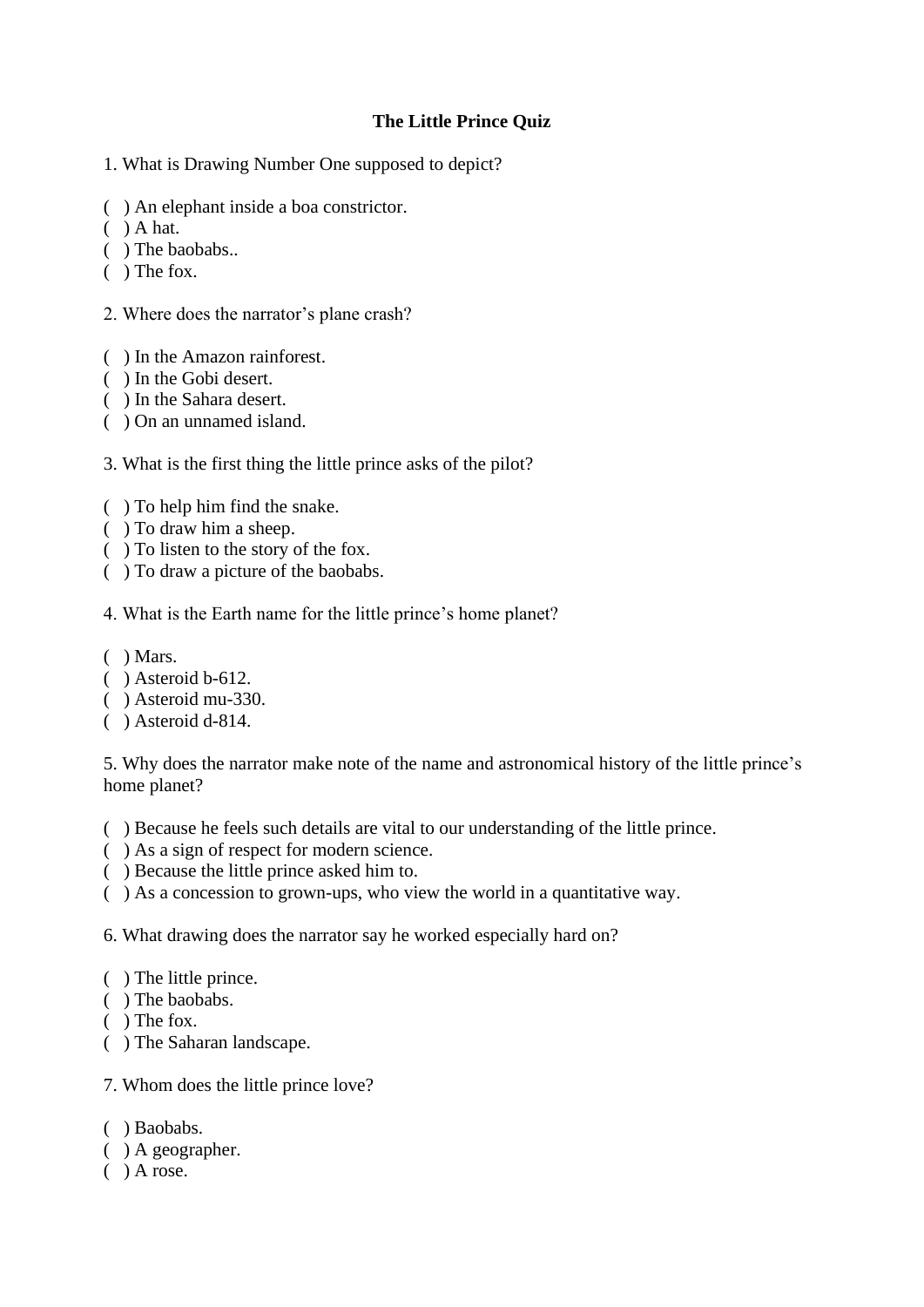- ( ) A lamplighter.
- 8. Why does the little prince leave his planet?
- ( ) He begins to doubt the rose's sincerity.
- ( ) He wants to visit Earth.
- ( ) The rose yells at him.
- ( ) A sheep eats his rose.
- 9. Why is the rose certain she can defend herself?
- ( ) She has four thorns.
- ( ) No large animals exist on the prince's planet.
- ( ) Large animals eat princes, not roses.
- ( ) The prince draws her a guard dog.
- 10. Whom does the prince meet on the first planet he visits?
- ( ) A geographer.
- ( ) A businessman.
- $( )$  A king.
- ( ) A conceited man.
- 11. Whom does the prince meet on the second planet?
- ( ) A businessman.
- ( ) A vain man.
- ( ) A drunkard.
- ( ) A lamplighter.

12. Whom does the prince meet on the third planet?

- $( )$  A king.
- ( ) A drunkard.
- ( ) A geographer.
- ( ) A businessman.

13. Whom does the prince meet on the fourth planet?

- ( ) A businessman..
- ( ) A lamplighter.
- ( ) The narrator.
- ( ) A geographer.

14. Whom does the prince meet on the fifth planet?

- ( ) A geographer.
- ( ) A three-petaled flower.
- ( ) A businessman.
- ( ) A lamplighter.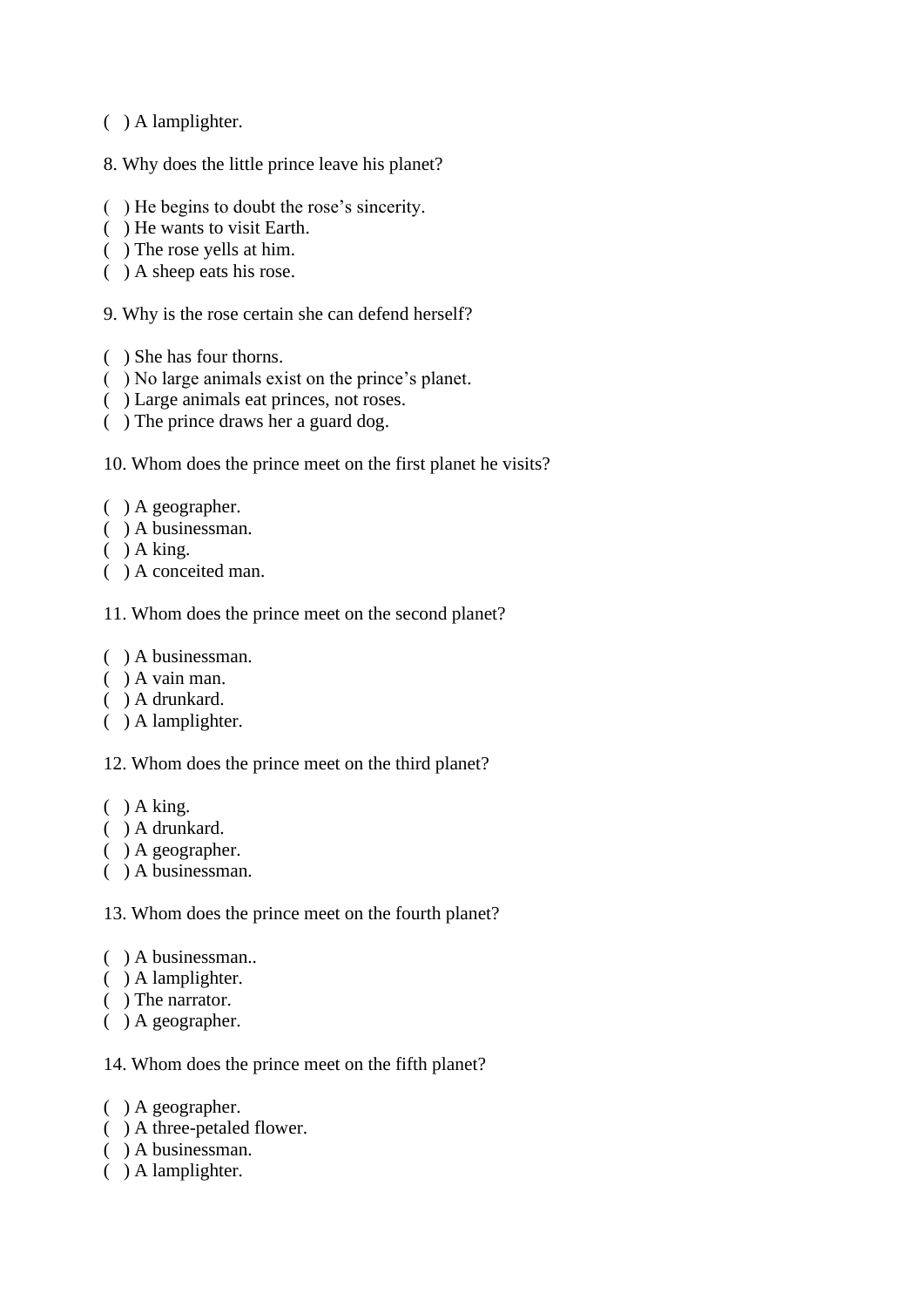15. Whom does the prince meet on the sixth planet?

- ( ) A geographer..
- ( ) His rose.
- ( ) A lamplighter.
- ( ) A drunkard.

16. Who is the first being the prince meets on Earth?

- ( ) The pilot.
- ( ) The snake.
- ( ) The fox.
- ( ) A hunter.

17. Why does the discovery of the rose garden make the little prince sad?

- ( ) He discovers he is allergic to roses.
- ( ) He realizes he fell in love too quickly.
- ( ) He sees how ugly roses really are.
- ( ) He learns that his rose is not the only rose in the universe.

18. How does the fox define to "tame?"

- ( ) "To soften the spirit".
- ( ) "To establish ties".
- ( ) "To learn to love".
- ( ) "To master another being".

19. According to the fox, what makes the prince's rose so important?

- ( ) Her four thorns can serve as weapons..
- ( ) The time the prince has spent caring for her.
- ( ) The coquettish way she expresses her love.
- ( ) Her unmatchable beauty.

20. After talking with the little prince, what does the pilot realize makes the desert beautiful?

- ( ) It hides a well somewhere.
- ( ) There are no grown-ups around to dirty it.
- ( ) The grains of sand glitter like the stars in the sky.
- ( ) Death is always beautiful.

21. Why does the pilot worry about the little prince's departure?

- ( ) The little prince is the only person who can find water.
- ( ) Without the little prince, he will be unable to fix his own plane.
- ( ) The prince's plans involve a deadly snakebite.
- ( ) The prince is vital to the Earth's safety.